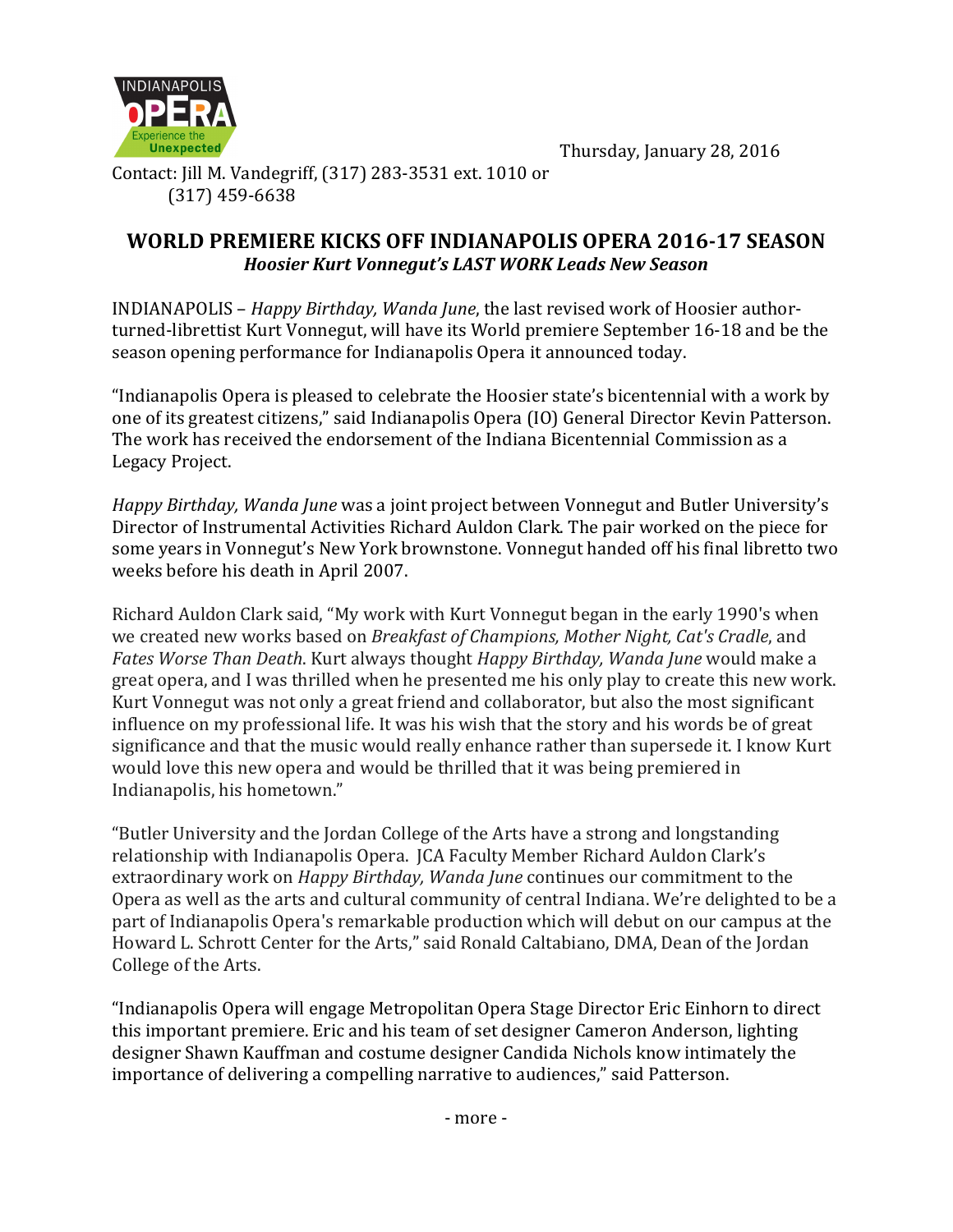World Premiere / Page 2 Thursday, January 28, 2016

IO begins its season ticket campaign 2016-17 with this announcement. New subscription sales begin Monday, May 2, followed by single ticket sales on Monday, August 1. Besides *Happy Birthday, Wanda June,* IO will also produce two other shows during the 2016-17 season and perform in two different venues during the season. Those shows include:

*Happy Birthday, Wanda June* **Only Here, Only Once** The Schrott Center for the Arts **WORLD PREMIERE** September 16, 17 & 18 / 8:00 p.m. / 7:30 p.m. / 2:30 p.m.

*Happy Birthday Wanda June* began life as a play by Kurt Vonnegut in October 1971 at New York's Theater de Lys. The play was Vonnegut's first attempt at a stage work. Written to protest the Vietnam War in 1970, the play blends the sacred and the profane to produce off-the-wall and strangely funny satires. Wanda's plot is based loosely on the Greek legends of Odysseus and Penelope – it involves the unexpected return of a mercenary career solider/hunter named Harold Ryan and his wife, Penelope. When Harold left Penelope, she was a ditzy carhop; when he returns after eight years lost in the Amazon, he finds that she has gone to college, majored in English lit and changed her attitude about the macho man she married.

*The Barber of Seville* Tarkington at the Center for the Performing Arts, Carmel November 18, 19 & 20 / 8:00 p.m. / 7:30 p.m. / 2:30 p.m.

Composed in 13 days and first performed in Rome in 1816, *The Barber of Seville* is a riotous romantic comedy in two acts, based on the play of the same name by the French writer Pierre-Augustin Caron de Beaumarchais. This nonstop, funny, fast action piece has all the pranks, and first act finale of musical chaos and hilarity that you have to experience. The play is the first in a trilogy written before the French Revolution. Music by Rossini and libretto by Sterbini.

*The Jewel Box* The Schrott Center for the Arts March 24, 25 & 26 / 8:00 p.m. / 7:30 p.m. / 2:30 p.m.

This playful post-modern opera about opera conceived by *The New Yorker* music critic Paul Griffiths, is fully scored by Mozart. The two act original work combines concert arias, minor arias that were once plundered by rival composers, and neglected excerpts from unfinished Mozart operas were gathered by Griffiths, given new English texts and woven together with dialogue. The result is a drama about the composer who steps inside the proscenium and manipulates his characters to create a new genre of opera.